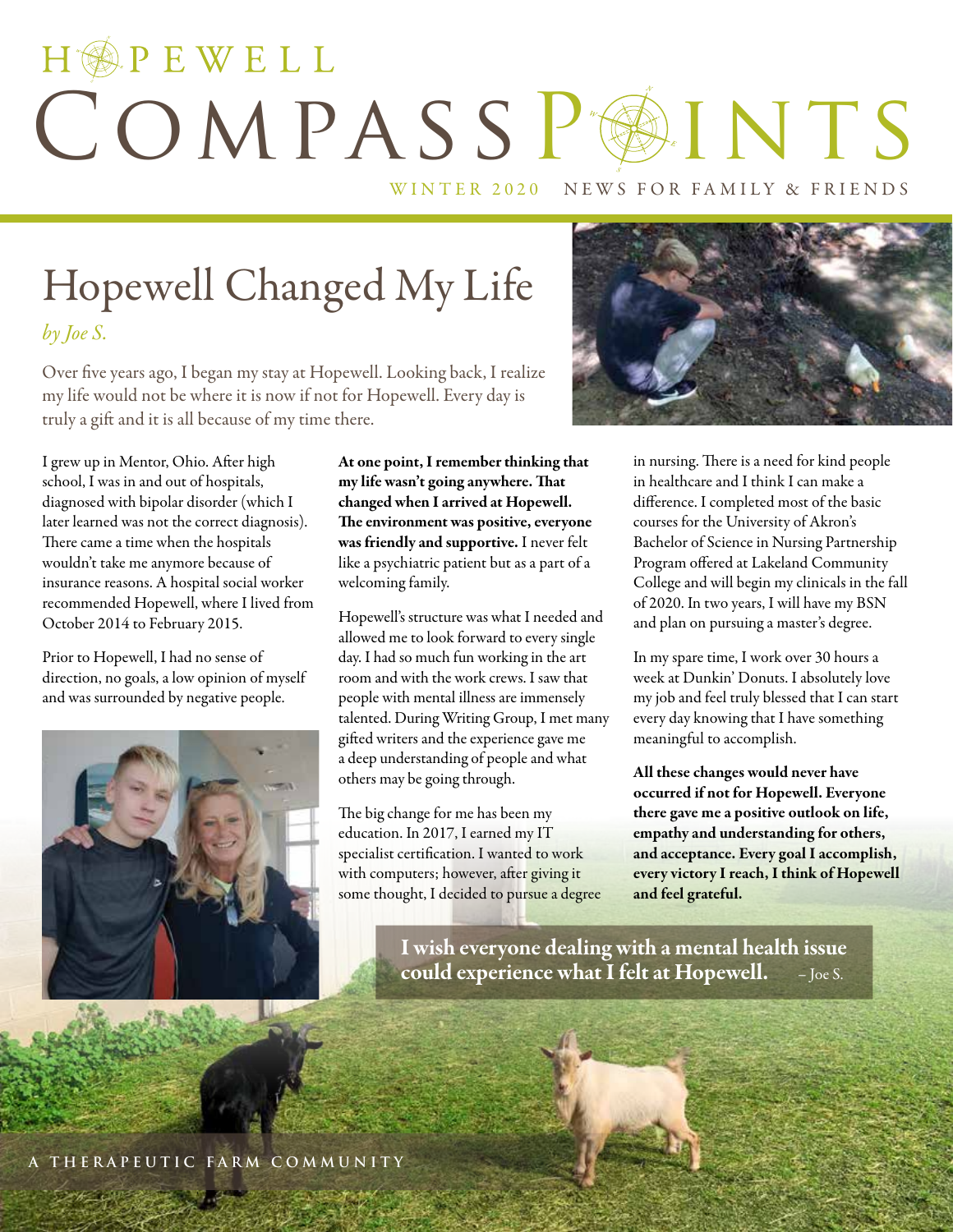## Recovery and Personal Growth

One of five Strategic Priorities in Hopewell's 2019-2023 Plan approved by the Board of Directors in late 2018 is to "continue to improve key elements of the Therapeutic Program through ongoing self-examination and periodic outside consultation." In 2019, we completed 13 individual projects and engaged three nationally recognized experts to assess our programs and practices.

As a new year begins, we are committed to continuous improvement of our therapeutic program and Healing Model to ensure that they all contribute to our residents' recovery and personal growth. Outsiders tell us that Hopewell's Healing Model is among the most comprehensive in the United States as it integrates work groups, health, wellness, and spirituality practices together with medication management under our therapeutic community umbrella.

One of the primary elements of our program, Hopewell as a working farm is complete with livestock, gardens, sugaring and more. Participation in work groups – animal care, farm, garden, wood shop, kitchen, maintenance, maple sugaring and others – is a key source of our residents' success. Through meaningful work, our residents learn personal responsibility, establish a routine to encourage structuring of their time, learn to stop focusing on symptoms, and make important contributions to community life.

Work crews take place in the morning while the afternoons are centered on activities that encourage residents to focus on themselves. Evidence based therapies incorporating mindfulness include qigong, yoga and fitness groups, which unite the body and mind together.



*Dave Shute and Jim Bennett*

The addition of the Swadey Community Center has given the residents a beautiful place to expand their exercise practices.

Art therapy, weaving, pottery, music group and woodshop utilize the creative process to help residents explore self-expression, find new ways to gain personal insight and develop new coping skills. Open art studio time allows residents to explore their creative sides whenever they are inspired to do so.

Work groups and other programs help our residents to become reengaged active participants in their own lives, to discover strengths they did not know they had, and to build their capability and selfesteem. We on the staff are privileged to be a part of Hopewell, empowering individuals to function at their highest level of effectiveness, leading to a more satisfying, self-reliant, and independent life, both during and after their stay.

Board of Directors Clara T. Rankin *Life Trustee*

Chloe Rankin Seelbach *Chair*

Susan S. Locke, MD *Vice Chair*

William A. Wortzman *Vice Chair and Treasurer*

Joseph F. Verciglio *Secretary*

Peter Anagnostos Nathan A. Berger, MD Susan Silverberg Bewie Christopher C. Brookes Geofrey J. Greenleaf William R. Hawke Mary Joyce Joseph J. Mahovlic Leslie M. Mapes Roger F. Rankin Daniel E. Schweid, MD Mark W. Teague David A. Vincent, DC Todd Welki Suzanne Westlake Uday Yadav

Honorary Directors Herbert Y. Meltzer, MD Suzanne Morgan Donna S. Reid

#### Council of Advisors

William D. Ginn Sally Henkel Edith F. Hirsch Michael J. Horvitz Susan D. LaPine Toby Devan Lewis Kathryn L. Makley John C. Morley Deborah Read Robert J. Roth, RPh Gretchen Smith Mark J. Warren, MD, MPH Philip Wasserstrom Margaret S. Wheeler

Executive Director James E. Bennett

Associate Executive Director David H. Shute

9637 State Route 534 Middlefield, OH 44062 440.426.2000

## COMPASSP<sup>INTS</sup>

IS A QUARTERLY PUBLICATION FOR THE FRIENDS AND DONORS OF HOPEWELL.

Don Bernardo, CFRE, *Director of Development* Ann Thompson, *Editor/Writer* Audrey Katzman, *Writer*  Jack Childers, *Staff Photographer*

> Development Office 147 Bell Street, #303 Chagrin Falls, OH 44022 440.247.0912

www.hopewellcommunity.org

### **Our Mission**

Hopewell's mission is "to provide an opportunity for adults with mental illness to experience a self-reliant and satisfying life through participation in a vibrant residential therapeutic community."



#### 2 WWW.HOPEWELLCOMMUNIT Y.ORG

### **Do you know a family that may need help?**

*Ask them to call Hopewell's Admissions Team at 440.426.2009.*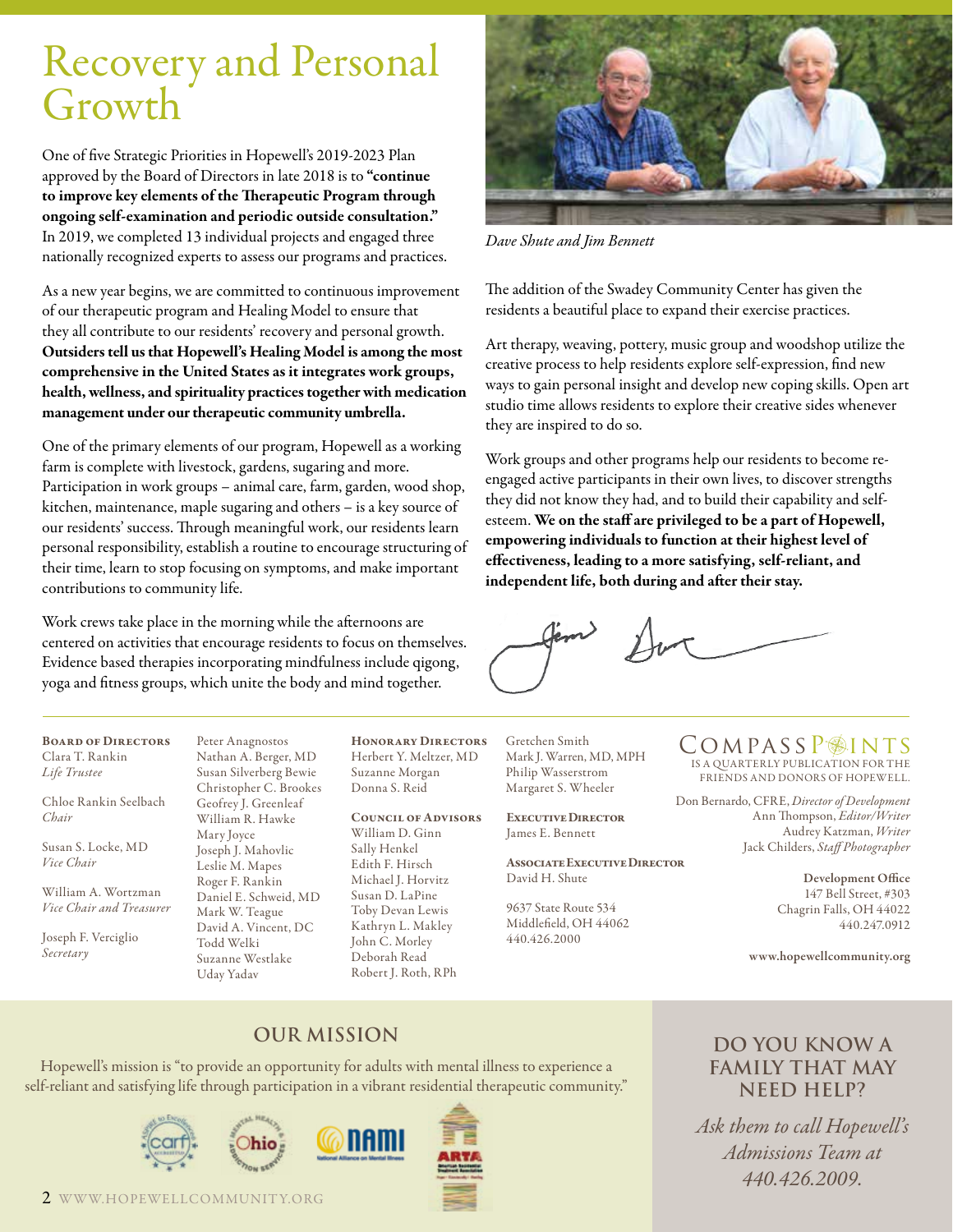## Eaton Provides Landmark \$300,000 Grant

In January, officials from the Eaton Corporation announced that Hopewell would be the recipient of a \$300,000 grant to provide financial assistance to residents in need and their families. This grant from the Eaton Charitable Foundation represents the single largest charitable contribution in Hopewell's more than twenty years of operation.

Provided over a four-year period, Eaton's landmark contribution will seed a dedicated restricted fund within the Hopewell endowment specifically for fee assistance, increasing access to Hopewell's unique healing model to a wider population of people with serious mental illness.

"Our charitable fund supports causes all over the United States, so being able to support Hopewell at this level is really a vote of confidence in your mission and your leadership on behalf of people with mental illness," said Terry Szmagala, Senior Vice President for Public and Community Affairs at Eaton.

The Eaton Corporation has been included on *Corporate Responsibility Magazine's* "100 Best Corporate Citizens" list for twelve consecutive years. According to its website, the company provided \$12 million in charitable support to organizations around the world in 2018, 60% of which supported health and human service programs.

Chloe Rankin Seelbach, Chair of Hopewell's Board of Directors said, "We are delighted and grateful that Eaton has chosen to support Hopewell's mission and vision for the future. Eaton's leadership support will help us build a fund that will continue to grow to help our residents and their families."





*Mike Foster, President of the Bloomfield-Mespo Local School District Board of Education, and Lynn Childers* WINTER 2020 : COMPASSPOINTS 3

## HOPEWELL RESIDENTS SUPPORT THE COMMUNITY

Lynn Childers, Director of Finance and Administration, represented Hopewell's residents at the November 21 meeting of the Bloomfield-Mespo Local School District, where she presented a check for \$3,200 to support the "Mespo Meals" program.

Mespo Meals sends elementary and middle school students home with a bag of nonperishable food to help keep them from going hungry on the weekend, when parents are working, absent, or simply can't afford groceries. The program bridges the gap between school meals for approximately 70 children each week.

"The Mesopotamia community has always supported Hopewell," said Executive Director Jim Bennett. "Since we are the township's largest employer, we feel it's important to reciprocate and help the community in this small but impactful way."

Hopewell's contribution will help to feed as many as 25 children for an entire year. Residents further participated by helping to pack bags of food.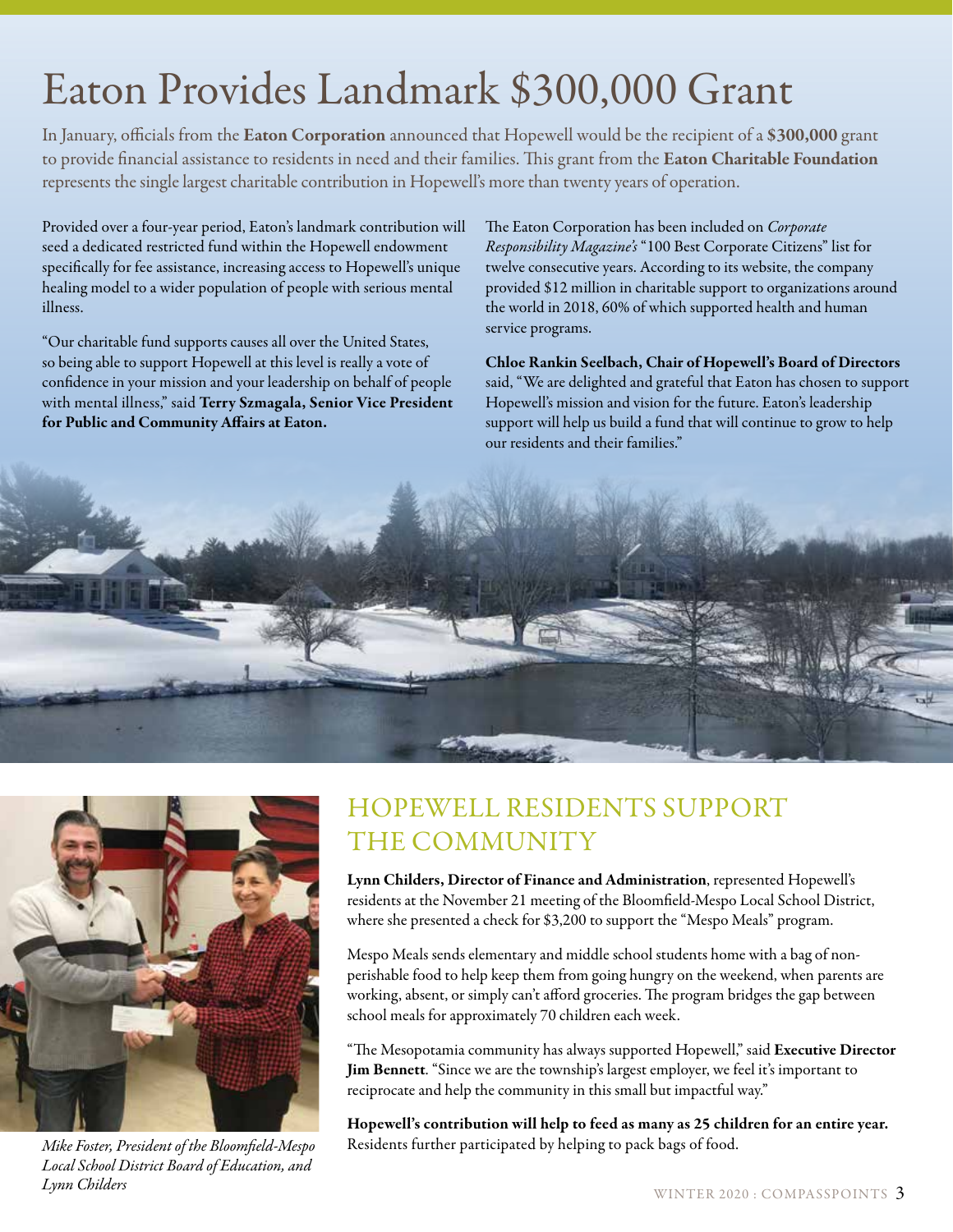

## 20th Annual Summer Solstice

Please join us on June 19th for Hopewell's 20th annual Summer Solstice benefit under the stars on a lovely Hunting Valley estate. We are excited to announce that Zack Bruell Events will cater a three-course seated dinner under an elegant tent. The evening includes cocktails, an extensive upscale silent auction, an exciting live auction, Fund-a-Need, and more. Proceeds from the event provide fee assistance for families of Hopewell residents. It will be one of the best parties of 2020, so please mark it on your calendars!

Thank you to Hawthorn, PNC Family Wealth® for being our Presenting Sponsor for the 20th consecutive year!

The 2020 Steering Committee is hard at work searching for unique silent and live auction items including antiques, artwork and exclusive experiences locally and nationally. Please keep Hopewell in mind if you have any items you would like to donate.

To make auction donations, become a sponsor, buy tickets or to learn more about our event, visit www.hopewellcommunity.org/events/summer-solstice-2020 or call Ann Thompson at 440-247-0912, ext. 201.



## FROM THE Wishing Well

We appreciate non-monetary gifts-inkind which enhance our activities and programs. Can you grant one of these wishes?

#### HIGHEST PRIORITY NEED

Currently all staff use computers that were donated or handed down. New desktop models are sorely needed. Through our IT provider, Ashton Technology Solutions, we may purchase desktop models for approximately \$1,100 with set-up and installation. For more information, please contact Lynn Childers, Director of Finance and Administration, at lchilders@hopewell.cc or 440.426.2089.

#### OTHER WISHES

- Pony cart for miniature horse (\$995 - contact Chris Goodall, cgoodall@hopewell.cc)
- 2 Electric Food Dehydrators (\$109 each - contact Cindy Wagner, cwagner@hopewell.cc)
- Off-road utility vehicle for hauling new or used in good condition. (Contact Jack Childers, jchilders@hopewell.cc.)
- Magimix 16-cup Food Processor CS5200 XL (\$499 on williamsonoma.com)

### THANK YOU

The Warren Public Library for donating books to our library.

Richard and Colleen Welder for Matador wood bongos.

Donations of gifts-in-kind are tax deductible to the extent allowed by law. Donors will receive written acknowledgments for their records. For more information, please contact the Development Office at 440.247.0912 or akatzman@hopewell.cc.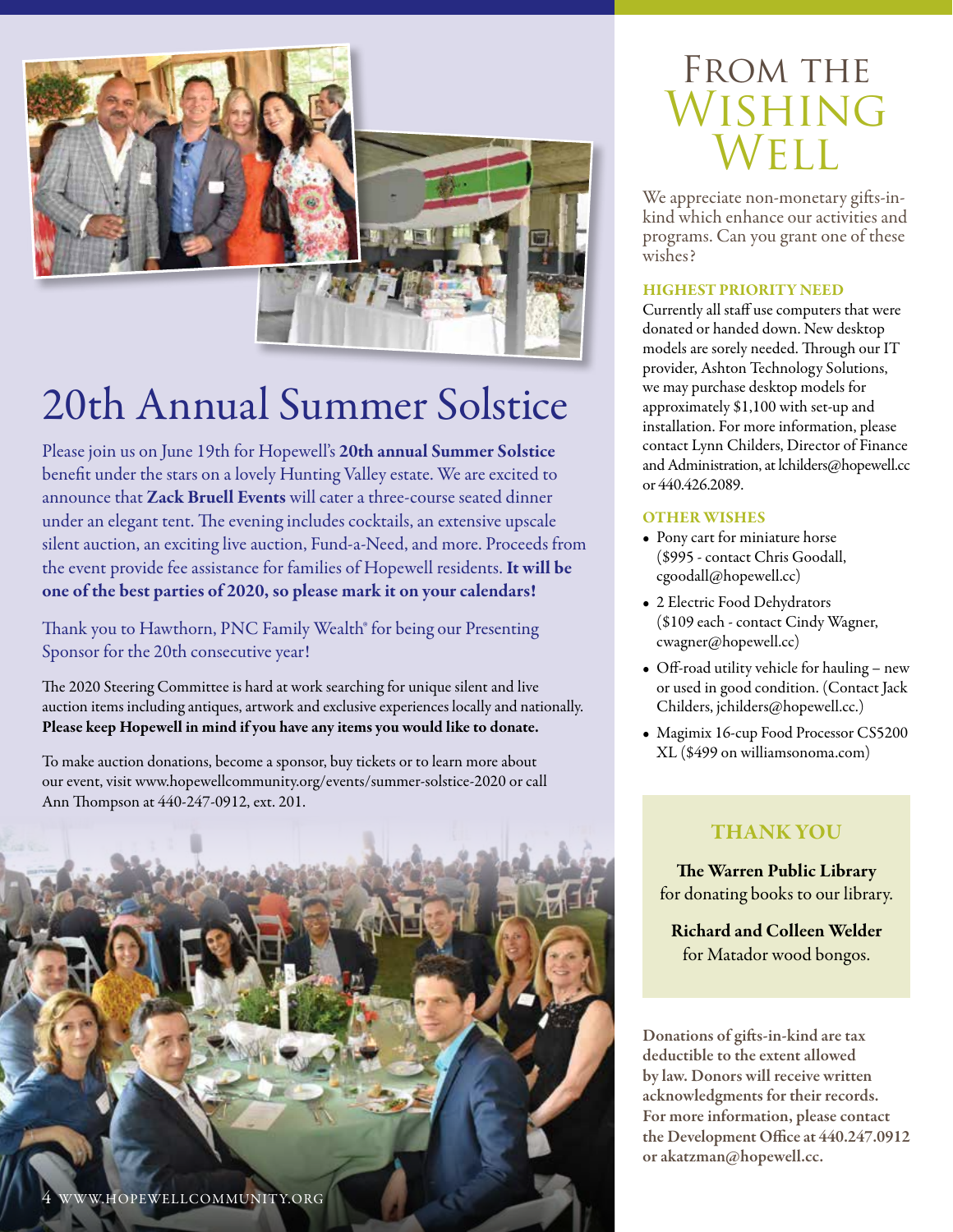

## Dear Friends of Hopewell,

On behalf of Hopewell's Board of Directors and staff, and especially on behalf of our residents and their families, thank you for your extraordinary support to this year's Hopewell Annual Fund. Under the strong and capable leadership of campaign chairman and Hopewell Board member Joe Mahovlic, the 2019 Annual Fund Campaign raised \$341,878 – another record-breaking result representing a nearly 30% increase over last year!

Special thanks to those who responded to the late-breaking offer of a matching gift from an anonymous donor, who matched all new and increased gifts to this year's Fall Appeal. Nearly ten percent of the dollars raised represented increased support through this effort. We wish to thank the individual donors, foundations, businesses – and our own Hopewell Board of Directors, Council of Advisors and staff – for supporting Hopewell this past year. Your generosity to the Hopewell Annual Fund helps us provide fee assistance to families in need, making it possible for more people to access Hopewell's special healing model of care.

Warmly,

Chloe R. Sulbach

Chloe Rankin Seelbach President, Board of Directors

### Honorary and Memorial Gifts OCTOBER 31, 2019 – FEBRUARY 4, 2020

#### IN HONOR OF

Helen Grima Mr. and Mrs. Ian Mackenzie

#### Michael Grima

Mr. and Mrs. Damon Cronkey Mr. and Mrs. Brock Emerson Pattra Grima Mrs. Suriya Grima and Mr. Nathan Fahrer Jo Ann Grima MacKenzie Andrew Smith Mrs. Elizabeth Westlake and Mr. Jonathan Strauss

#### Hopewell Staff Helen Grima

Daniel Horne Ms. Lori Friedman

Mary and Peter Joyce GBU Financial Life Leah and Blair Whidden

Kristin Mr. and Mrs. William Lundstrom

Cynthia Lauren Mr. and Mrs. John Bryan Drs. Susan and Todd Locke Riita and Dennis Yurkovich

#### Leslie Mapes Hyatt and Brian Bolden

#### Clara T. Rankin

J.C. and Helen Rankin Butler Peter and Frances Buttenheim Eric Pelander and Evalyn Gates Mary Katherine Prough Cynthia and Richard Schulz/ Schulz Family Fund at The Cleveland Foundation Mr. and Mrs. Ellery Sedgwick/ Sedgwick Family Fund Part B2 at The Cleveland Foundation Mary Ann and John Sobecki Ann C. M. Tait John and Margie Wheeler Family Fund at The Cleveland Foundation William H. Childs Jr. and Associates, Architects / Planners Clara and David Williams

Clara Rankin's Vision and Compassionate Staff David and Nancy Fencl

Chloe Seelbach Mr. and Mrs. William R. Seelbach

#### Bill Wortzman

Francine and Jules Belkin/ Francine & Jules Belkin Philanthropic Fund at the Jewish Federation of Cleveland Dr. and Mrs. Ronald L. Levine

Sally and Sandy Cutler Mr. and Mrs. John M. Plumpton

#### IN MEMORY OF

David Cutler Mr. and Mrs. Richard Weiss Mr. and Mrs. John M. Plumpton

Natalie Fuller Doris Fuller Rose and Tom Shadek/Shadek Family Foundation

Richard Meister Clara T. Rankin

Jeff Rundell Michael B. Heisler, Sr.

### RECENT FOUNDATION GRANTS

Eaton Charitable Fund

George M. and Pamela S. Humphrey Fund

The Milton and Tamar Maltz Family Foundation

Ohio Farm Bureau Foundation

The Page Foundation

Robert H. Reakirt Foundation

The Shelter Hill Foundation

Michael Talty and Helen Talty Trust

The Veale Foundation

The Allayne and Douglas Wick Foundation

*We apologize for any errors or omissions. Please email akatzman@hopewell.cc or contact the Development Office at 440.247.0912 so that we may correct our records.*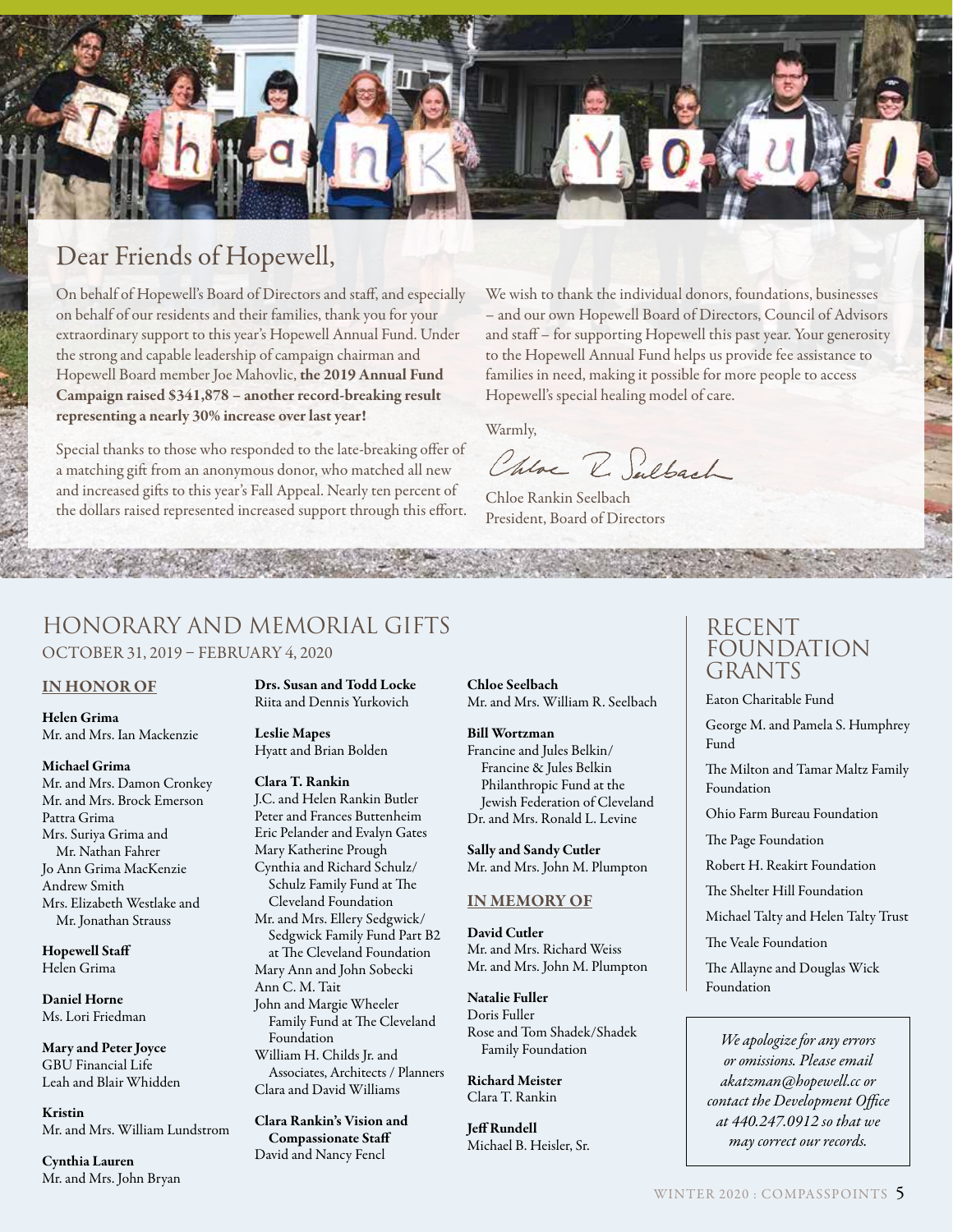## Equine Facilitated Programs



Chris Goodall, LISW-S, led the residents in an Equine Facilitated Learning Program, allowing them to partner with horses to build healthy relationships, learn about effective communication, and practice mindfulness. Equine Facilitated Psychotherapy is another program that encourages residents to learn about healthy attachment, process complex emotions, and identify effective coping skills through an experiential process with the horses. Both sessions allow residents to explore topics such as safety, connection, trust, power, and control. Residents often gain increased emotion regulation, ability to be present in the moment, and a sense of hope.



### PLEASE JOIN US! -

Advance Recovery Systems Continuing Education Event

## Friday, March 27 • 10:00 am – 1:00 pm

Brio Tuscan Grille 24325 Cedar Road • Lyndhurst, Ohio 44124

Equine Facilitated Psychotherapy: Harnessing Therapy of Horses to Evoke Change

Chris Goodall, LISW-S Director of Outreach, Hopewell

Complimentary lunch and 2 Continuing Education Credit Hours will be awarded as accredited by National Board of Certified Counselors.

RSVP TO clevelandcontinuingeducation.eventbrite.com

## POTTERY WORKSHOP



Mary Cassidy, LPCC, ATR, Art Therapist and Clinician, is leading a six-week pottery wheel throwing class. The residents experiment with clay and find different techniques on the wheels. The pottery experience is meditative and invites a deep sense of relaxation and well-being.

Pottery items, along with candles, sugar scrubs and herbs, are sold at SHED in Chagrin Falls, End of the Commons General Store in Mesopotamia, and Threefold in Lakewood. Hopewell residents and staff also participate in craft fairs and community events throughout the year.

## VISITING ARTIST OPPORTUNITY

Hopewell is currently seeking applicants for our 2020 Visiting Artist Program, which is designed to foster an alliance between the creative arts and wellness. We are seeking artists who value the connection between mental health and artistic expression, and who are interested in exploring this intersection through instruction, collaboration, and community engagement. Through this program, it is our vision to connect individuals experiencing mental illness with creative and innovative approaches to healing and recovery.

Please visit www.hopewellcommunity.org/ news for more information or contact Mary Cassidy at mcassidy@hopewell.cc.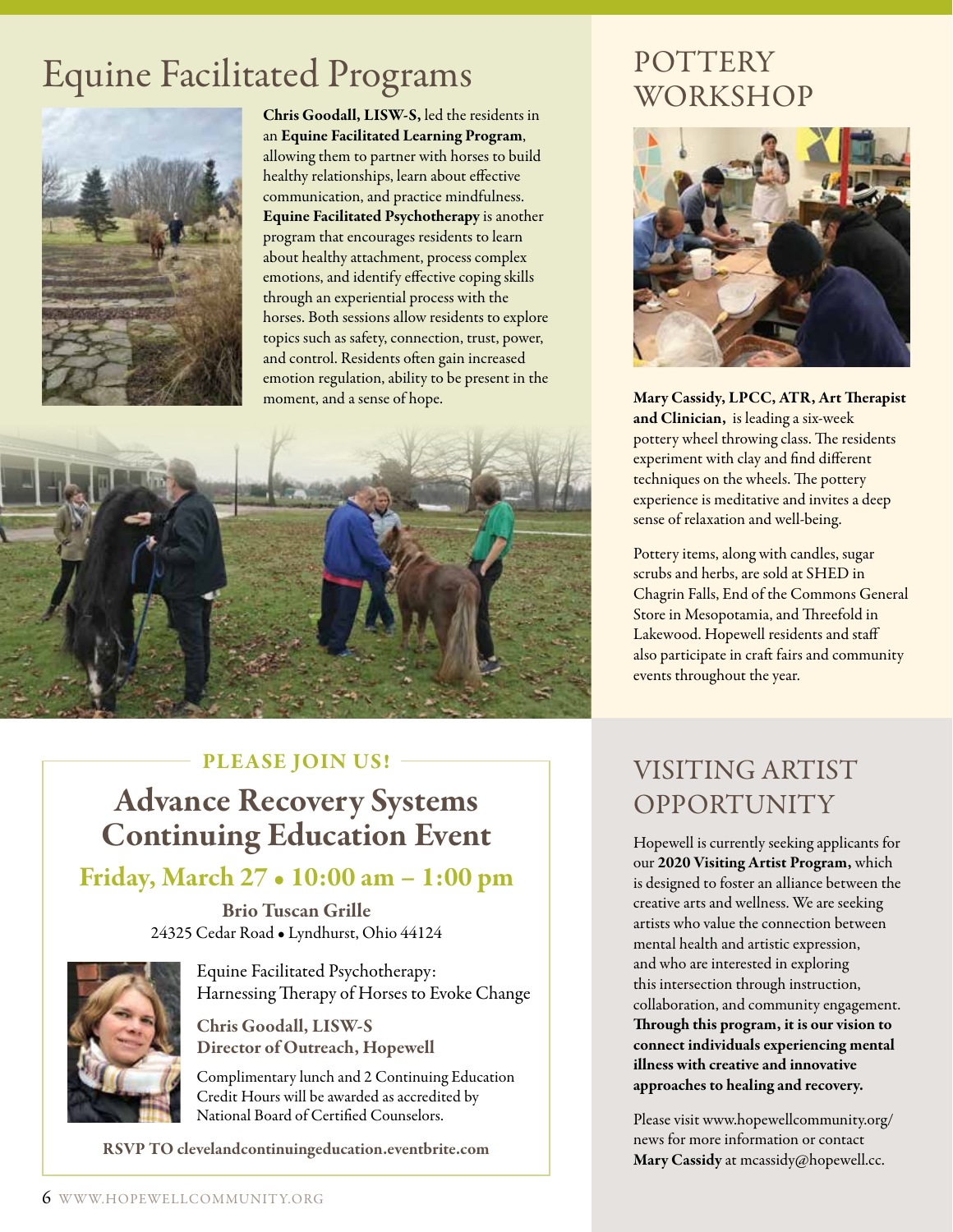## Our Team, Our Passions

Meet Paul Johnson, long-time Hopewell volunteer and now program facilitator in the woodshop, whose passion for people is evident in his warm and friendly manner.



Paul retired six years ago from a career in industrial sales, where he found working with customers the most enjoyable part of the job. He began to volunteer at Hopewell at the suggestion of Colleen Welder, Director of Program and Operations. Paul is an experienced carpenter and they thought that the woodshop would be a good fit.

"I really love working with residents in the shop. They are fantastic and I just feel comfortable," Paul said. As part of the farm community, he was "volunteered" to assist the farm manager with other duties as assigned. "There were some long days taking chickens and hogs to be processed, picking up a bull every spring, tapping 2,000 trees to make maple syrup, and working in the sugar house. At times it was tiring, but being with the staff and residents made it enjoyable."

Paul recently transitioned to a paid position as the woodshop program facilitator (see sidebar). Every Wednesday, he holds a morning work crew and open studio in the afternoon. "It's a great day when both sessions are full and I can help residents work on their projects. It's a two-way street and I learn from the residents as well."

Together with Debbie, his wife of 36 years, Paul's blended family consists of four adult children and three grandchildren. He's a hands-on grandpa and his grandkids' biggest fan. "Debbie and I attend the kids' lacrosse and hockey games, swim meets, plays, and lots of other activities. We also travel to Florida and around Ohio." He has played golf weekly with the same group for 22 years. "We don't just love to golf and it's not about competition – we enjoy getting together."

Relationships clearly bring joy and meaning to Paul's life. Whether customers, residents, colleagues, teammates or staff, no one stays a stranger for long.

## HOPEWELL'S WOODWORKING PROGRAM

In 2019, Hopewell's woodworking program and craft market were reorganized and are now under the direction of Mary Cassidy. Paul Johnson facilitates the program. "For most residents, woodworking is a brand-new experience," Mary said. "The program provides technical training skills and supports consistency



*Charles shows off the state of Georgia plaque he made in woodworking*

(completing a project from start-to-finish), confidence building, mindfulness, creativity, and engaging in supportive community."

The Wednesday work crew provides an opportunity for residents to craft wares for sale, such as cutting boards, bird houses and feeders, and other items. They learn to utilize basic woodworking machines and equipment, including cutting the wood from raw slabs, measuring, finishing edges, and polishing or staining the pieces.

"Residents have many positive and surprising things to say about the wood shop," Mary said. "They are enjoying how much less intimidating the process is once they've tried it, having a tangible finished project to be proud of, and they appreciate Paul's laid-back style and supportive attitude as a facilitator."

#### *Resident in woodshop*